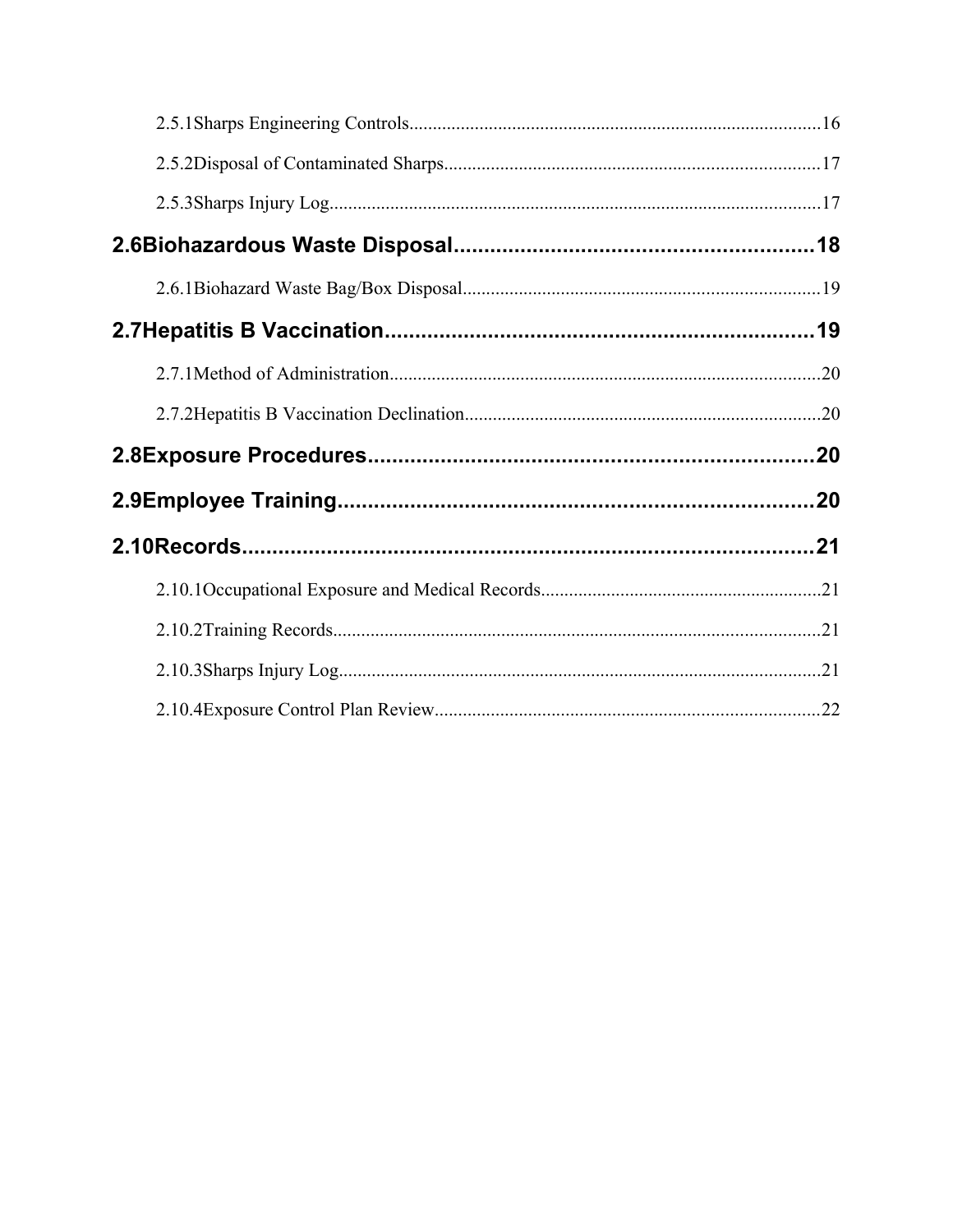# **2.0 Bloodborne Pathogens Exposure Control Plan**

The LAPD – Forensic Science Division, Criminalistics Laboratory Bloodborne Pathogens Exposure Plan is designed to comply with the California Code of Regulations, Title 8, Section 5193, using the Cal/OSHA guidelines to prevent or minimize employee's occupational exposure to blood and other potentially infectious material (OPIM). The Bloodborne Pathogens Exposure Control Plan is part of the Criminalistics Laboratory Safety Program.

 The following documents were used in preparation of this Bloodborne Pathogens Exposure Plan:

- California Code of Regulations, Title 8, Section 5193, "Bloodborne Pathogens", and appendices
- *Exposure Control Plan for Bloodborne Pathogens*, Education Unit, Cal/OSHA Consultation Service, California Department of Industrial Relations, 2001

### **1 Definitions**

Bloodborne pathogens are pathogenic microorganisms that are present in human blood and cause disease in humans.

Occupational exposure means skin, eye, mucous membrane, or parenteral contact with blood or other potentially infectious material (OPIM) that may result from the performance of an employee's duties.

Parenteral contact means piercing mucous membranes or the skin barrier through such events as needlesticks, human bites, cuts, and abrasions.

Other potentially infectious materials include various contaminated human body fluids, unfixed human tissues or organs (other than skin).

### **2 Objectives**

The objectives of the Bloodborne Pathogens Exposure Plan are:

To educate laboratory personnel about the health hazards associated with

bloodborne pathogens and how to protect against exposure.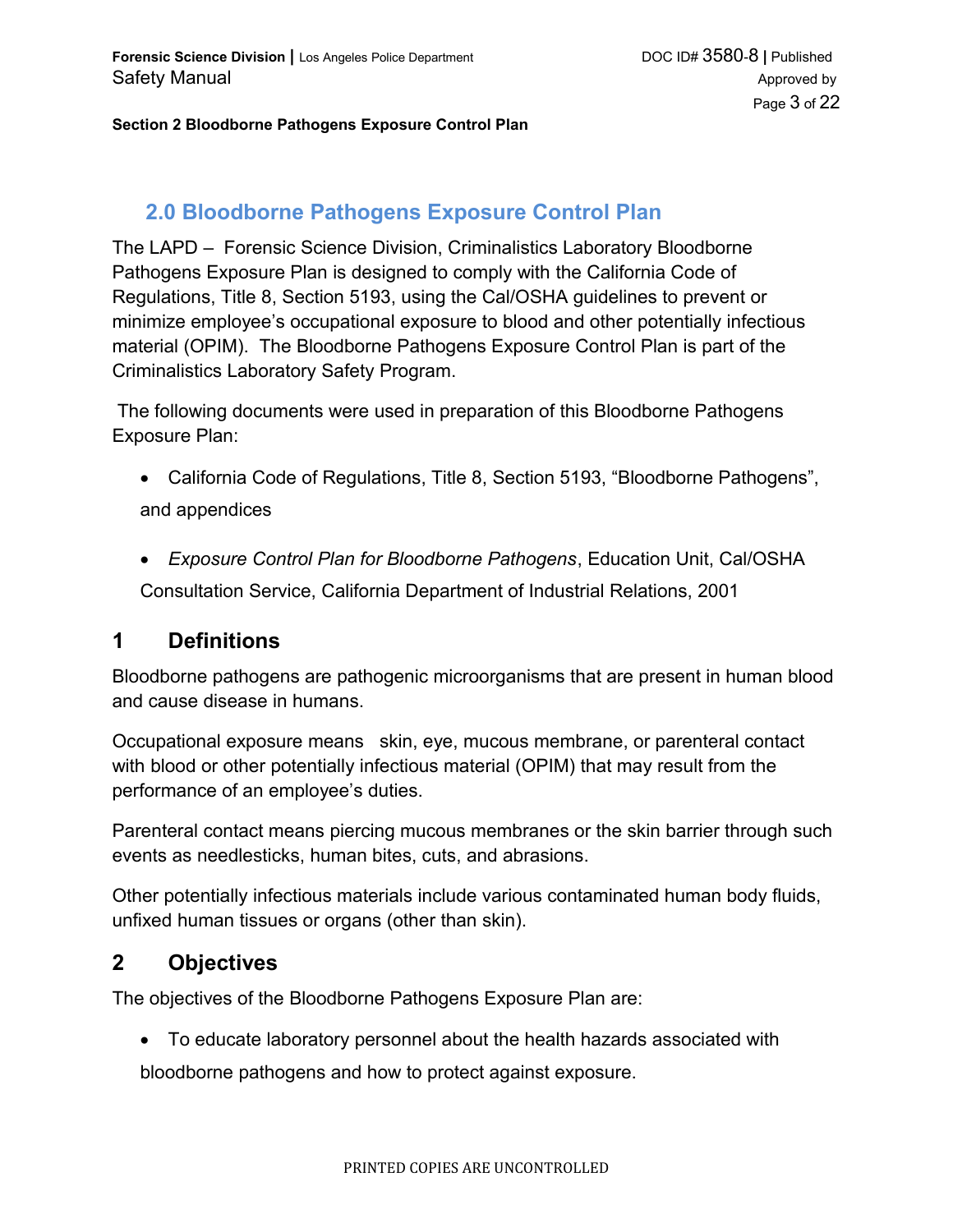To provide appropriate post-exposure evaluation, documentation and follow up.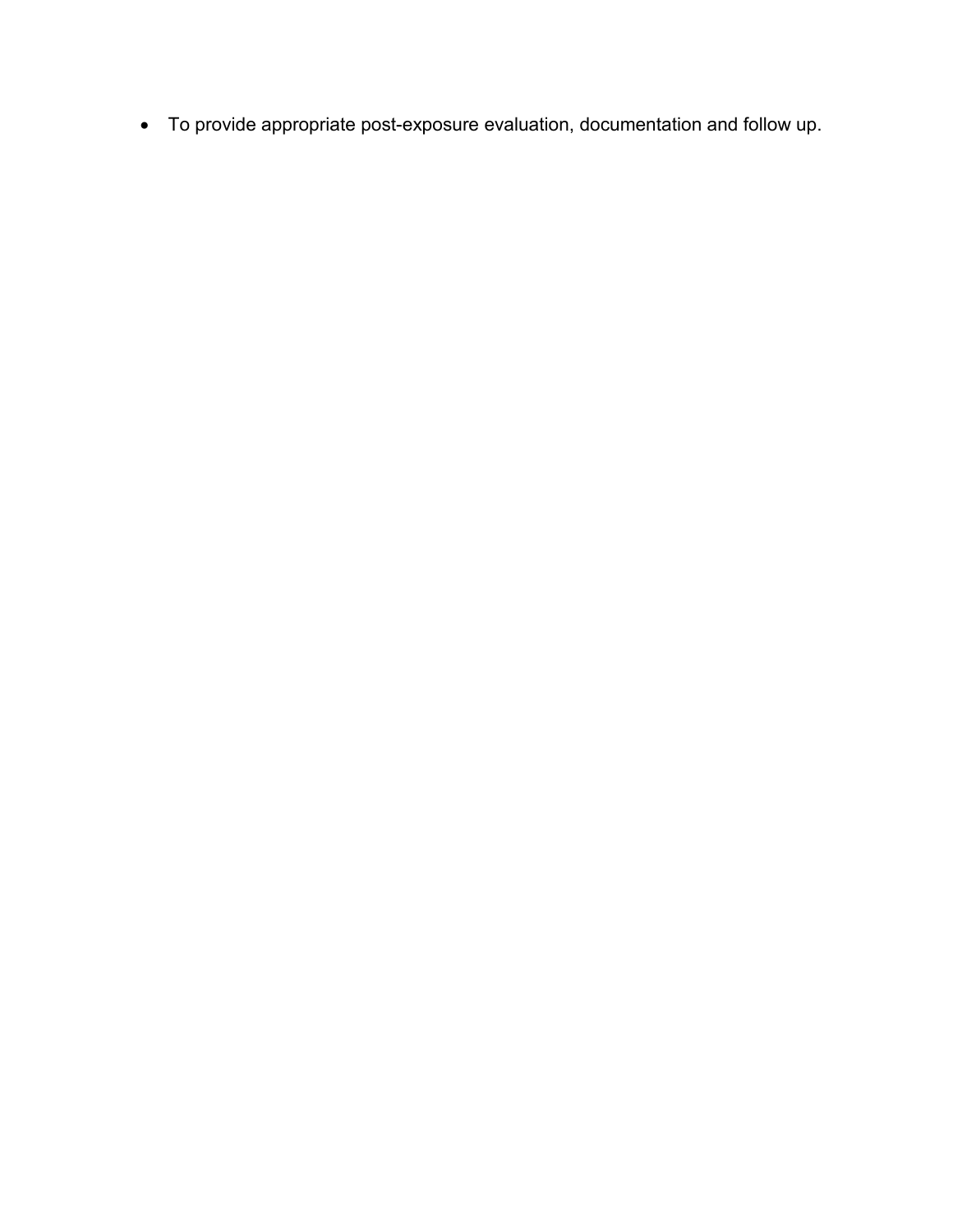The exposure control plan contains the following elements:

- Determination of employee exposure
- Post-exposure evaluation and follow-up
- Procedures for evaluating circumstances surrounding exposure incidents.
- Implementation of various methods of exposure controls, including:
	- Universal precautions
	- Engineering and work practice controls
	- Personal protective equipment
	- Housekeeping

Hepatitis B vaccination

Communication of hazards to employees

Recordkeeping:

### **3 Employee Exposure Determination**

#### **Job Classifications**

All employees in the following job classifications in the Criminalistics Laboratory have occupational exposure to bloodborne pathogens:

- Supervising Criminalist
- Criminalist
- Laboratory Technician

Some employees in the following job classifications in the Criminalistics Laboratory have occupational exposure to bloodborne pathogens: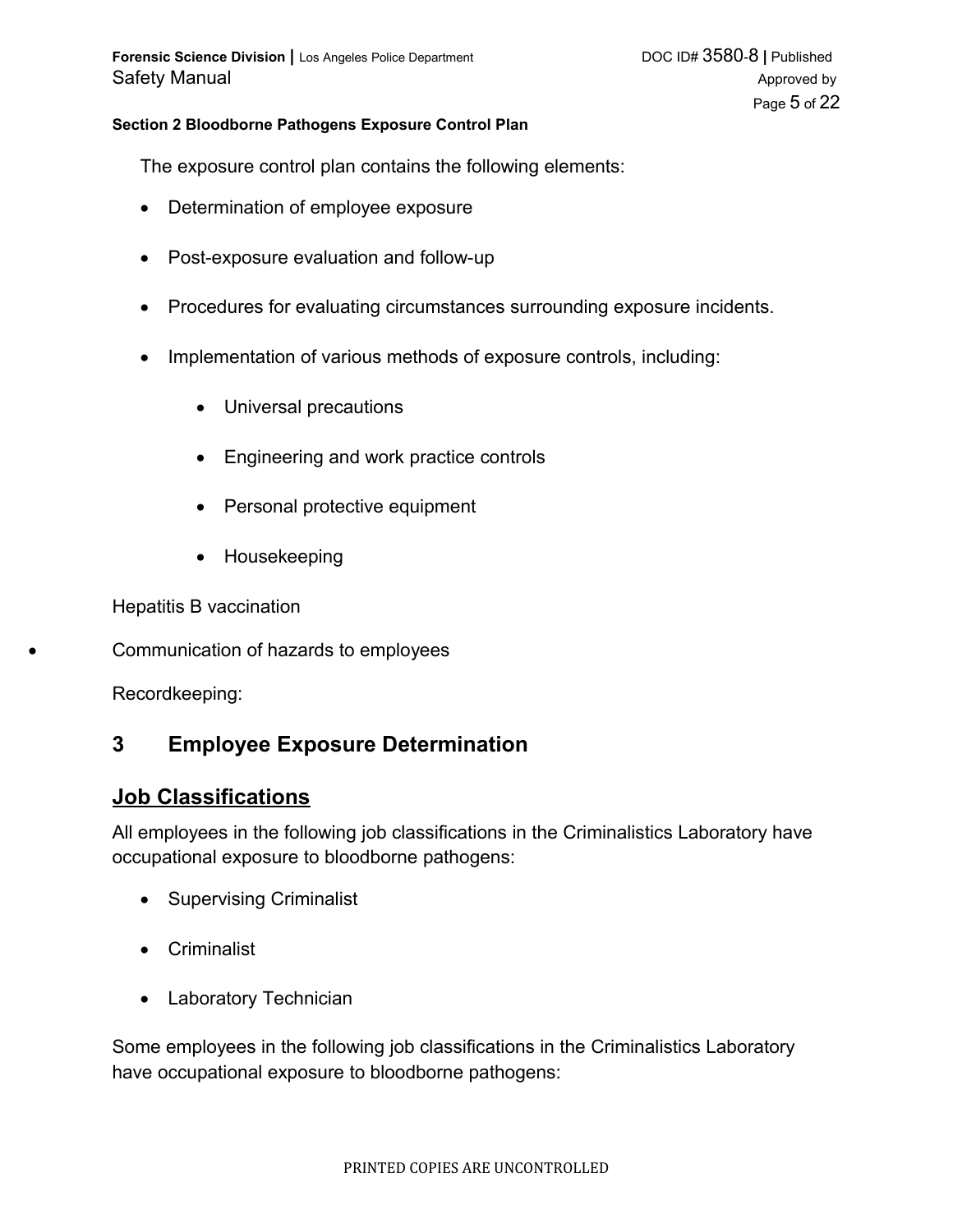- Chief Forensic Chemist I and II
- Firearms Examiner
- Architectural Drafting Technician
- Systems Analyst/Systems Programmer
- Questioned Documents Examiner
- Student Professional Worker

### **1 Tasks and Procedures**

The job classifications listed above perform tasks and procedures in which occupational exposure occurs. The tasks and procedures are listed below:

- General evidence handling
- Searching crime scenes
- Collecting evidence from crime scenes
- Preparing evidence for packaging (such as moving evidence into drying cabinets)
- Packaging evidence
- Preparing evidence or samples for analytical procedures (such as cutting or swabbing evidence items)
- Opening vials, jars, or containers containing blood or other potentially infectious materials
- Loading and removing samples from instrumentation or equipment
- Transporting evidence
- Collecting and transporting biohazardous waste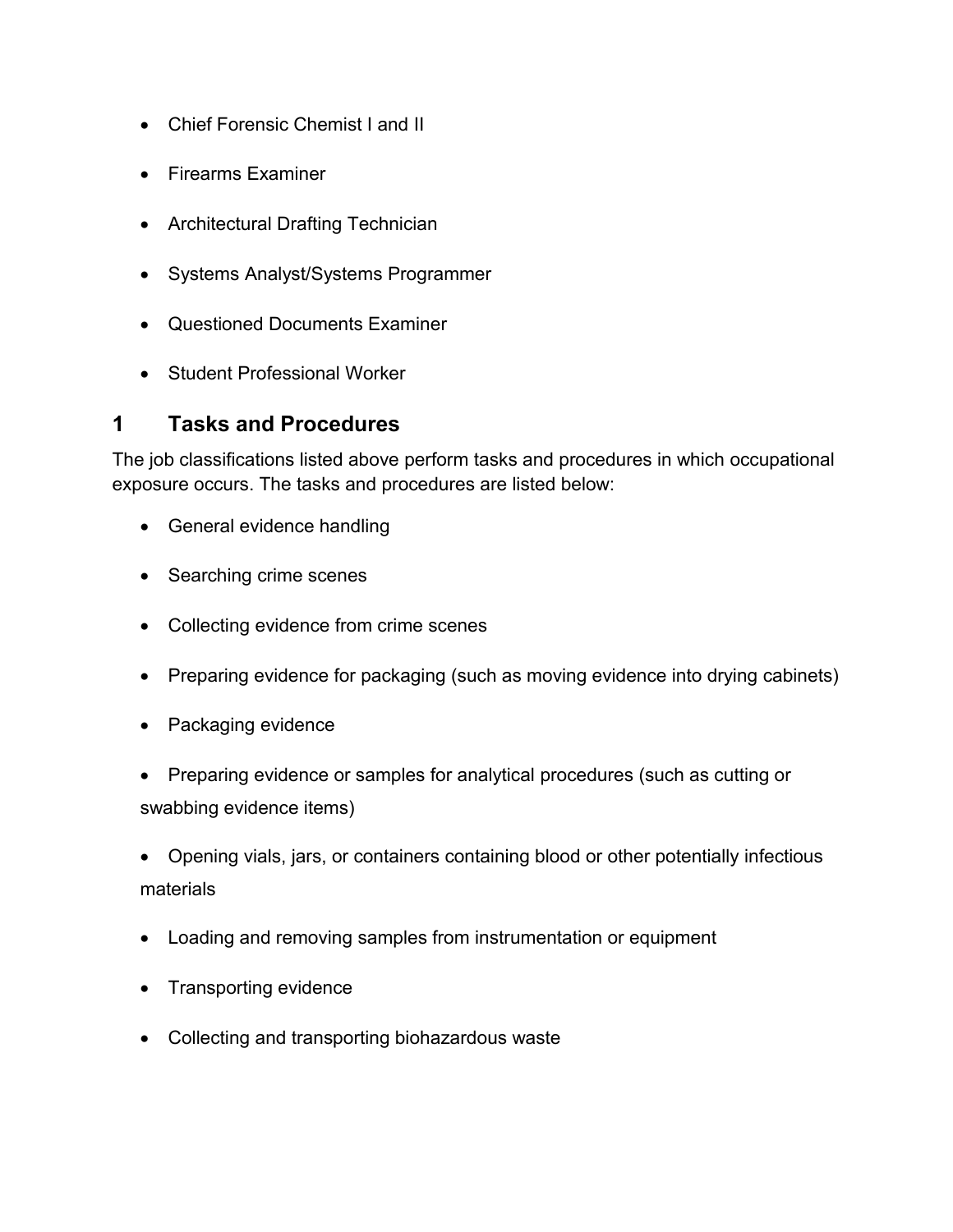### **2.1 Responsibility**

### 2.1.1 **Laboratory Safety Manager/Laboratory Safety Officer**

- Develops and updates the Bloodborne Pathogens Exposure Control Plan and appropriate policies and practices.
- Oversees compliance with the Bloodborne Pathogens Exposure Control Plan.
- Maintains and updates a list of job classifications that may have occupational exposure to bloodborne pathogens (exposure determination).
- Coordinates hepatitis B vaccinations for all employees who have occupational exposure risk.
- Conducts the Bloodborne Pathogens Exposure Control Plan training program.

### **2.1.2 Unit Supervisors**

- Ensure implementation of the engineering and work practice controls to minimize employee exposure within the individual unit.
- Ensure contaminated needles/sharps are properly handled and disposed of, and packaged/repacked.
- Ensure that specimens of blood or other potentially infectious materials are handled and contained properly.
- Ensure that personal protective equipment is available to and utilized by all employees with occupational exposure risk.
- Ensure that proper housekeeping measures are followed.
- Conduct preliminary employee exposure evaluations.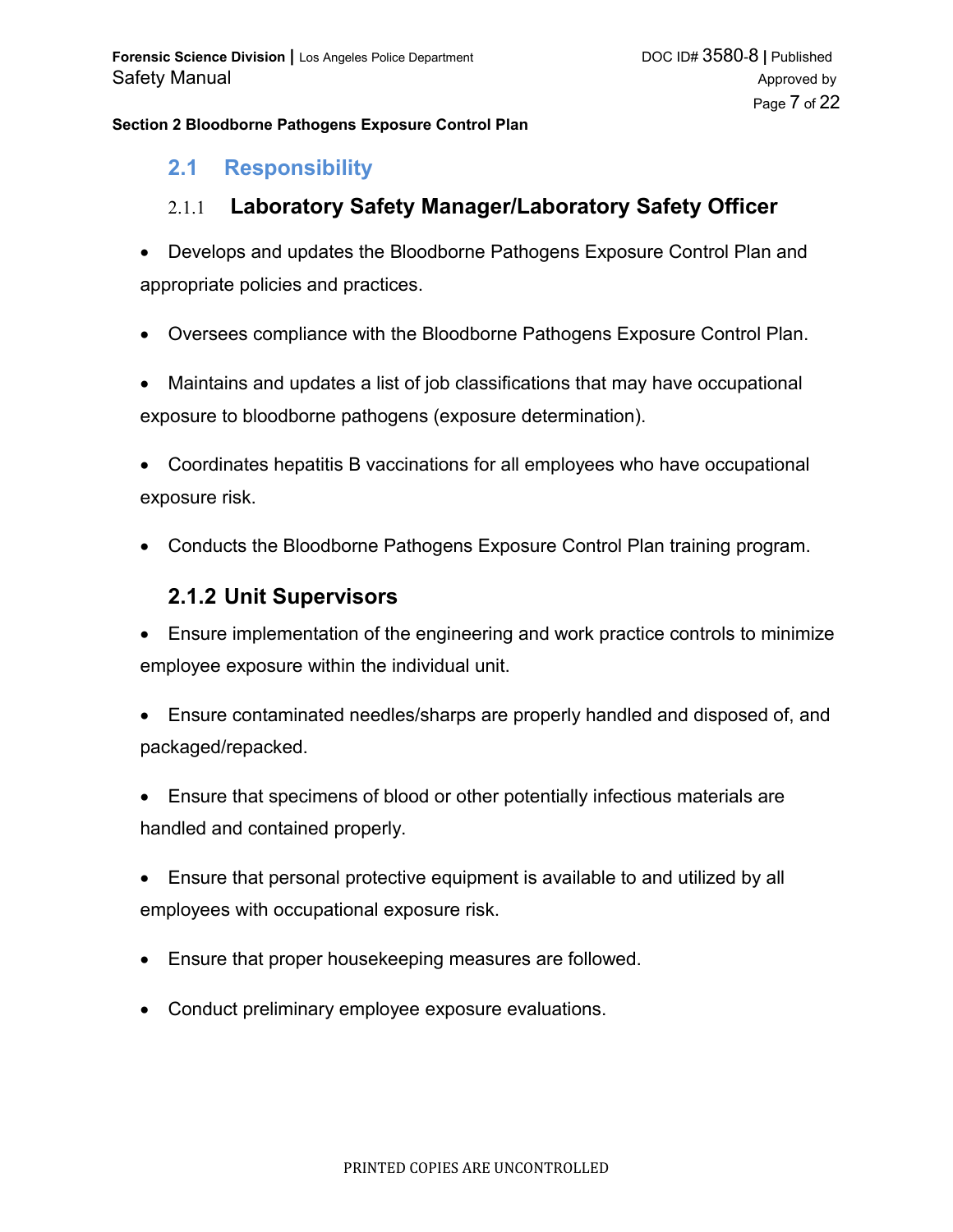# **2.1.3 LAPD – Medical Liaison Section**

- Oversees the Occupational Exposure to Bloodborne Pathogens Program for the City of Los Angeles.
- Determines the occupational exposure risk levels for each job classification.
- Administers hepatitis B vaccinations.
- Confirms/determines employee exposure incidents.
- Prescribes and administers post-exposure care.

# **2.1.4 City of Los Angeles – Occupational Safety and Health – Safety Administrator**

Maintains employee medical and exposure records.

# **2.1.5 Employees**

Each employee with potential occupational exposure to bloodborne pathogens, shall be trained and have access to a copy of the current Bloodborne Pathogens Exposure Control Plan document. Each employee is responsible for following Universal Precautions and using proper procedures when working with materials that pose a bloodborne pathogen hazard.

# **2.2 Personal Protective Equipment**

Personal Protective Equipment (PPE) is specialized clothing or equipment worn or used by an employee for protection against a hazard. Appropriate personal protective equipment will prevent blood or other potentially infectious materials from contacting skin, eyes, mouth, or clothing. Depending on the job task to be performed, PPE worn during work in the laboratory or in the field generally includes gloves, laboratory coats, aprons, safety goggles, safety glasses, face shields, dust/mist masks, protective jumpsuits, sleeve protectors, and shoe covers. Additional PPE, such as respirators, chemical-resistant or cut-resistant gloves, may be required, depending on the results of hazard assessments.

# **2.2.1 Crime Lab PPE Responsibility**

The Crime Lab is responsible for:

Providing all necessary PPE to employees at no cost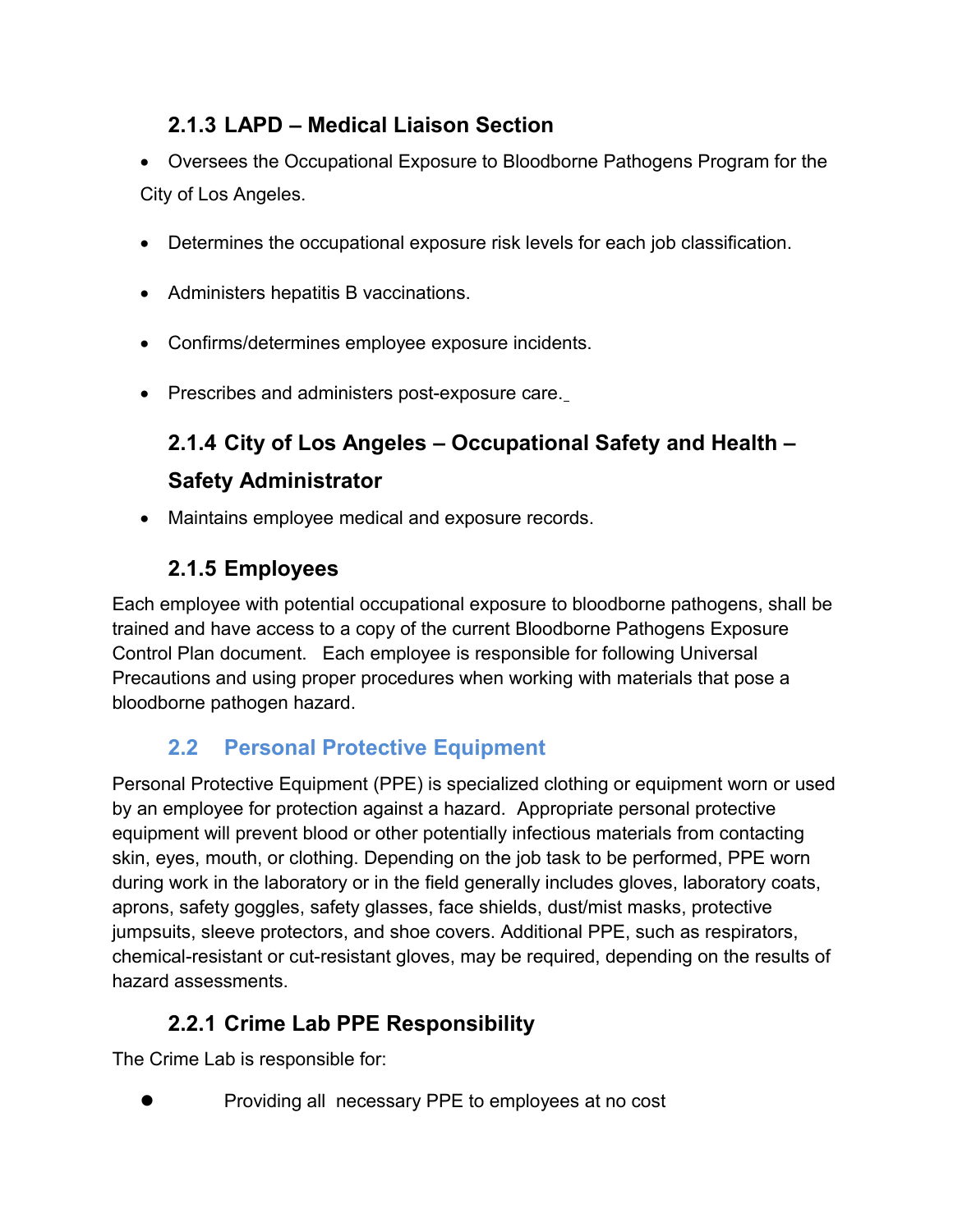- Ensuring the employee uses appropriate PPE
- Ensuring appropriate PPE is available in appropriate sizes
- Ensuring PPE is readily accessible at the worksite or issued to employees
- Cleaning, laundering, and disposing of PPE
- Repairing or replacing PPE as needed to maintain effectiveness

### **2.2.2 Laboratory Personal Protective Equipment**

### **Gloves**

Gloves shall be worn when it can be reasonably anticipated that the hands may have contact with blood or OPIM, mucous membranes, or non-intact skin. Disposable gloves shall be replaced as soon as practical when contaminated or as soon as feasible if they are torn, punctured, or when their ability to function as a barrier is compromised. Disposable gloves shall not be washed or decontaminated for re-use. Use disposable latex gloves or appropriate glove for the task. Use heavy duty cut-resistant or utility gloves in circumstances involving cut or abrasion hazards where blood or OPIM is present. Utility gloves may be decontaminated for re-use if the integrity of the glove is not compromised.

### **Masks, Eye Protection, and Face Shields**

Masks in combination with eye protection devices, such as goggles or glasses with solid side shields, or chin-length face shields, shall be worn whenever splashes, spray, spatter, or droplets of blood or OPIM may be generated and eye, nose, or mouth contamination can be reasonably anticipated.

#### **Safety Glasses**

Safety glasses do not form a seal around the eyes; use for minor splash hazards

#### **Safety Goggles**

Safety goggles for a seal around the eyes; use for moderate hazards

#### **Face Shield**

Face shield shall be combined with goggles for severe splash hazards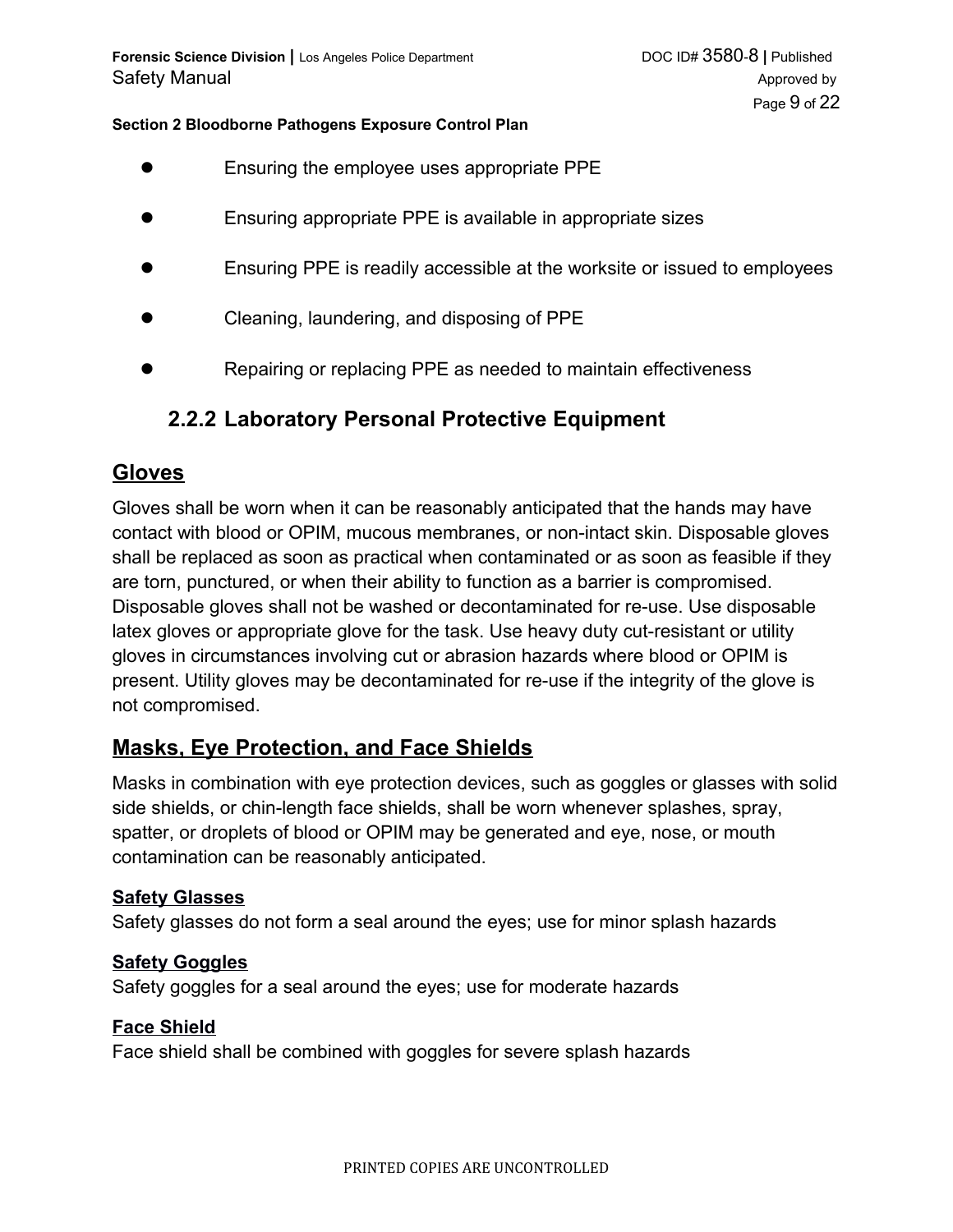### **Dust/Mist masks**

Use for protection with minor splash hazards

### **Laboratory Coats, Aprons and Other Protective Body Clothing**

Appropriate protective clothing such as, but not limited to, gowns, aprons, lab coats, and other similar outer garments shall be worn in situations where occupational exposure may occur. Use for protection against minor and moderate splash hazards, spills and other exposures to hazardous materials.

Sleeve protectors, shoe covers, and boot coats shall be worn in situations where gross contamination can reasonably be anticipated.

#### **Tyvek sleeve protectors**

Sleeve protectors are used for extra protection against moderate and severe splash hazards.

#### **Tyvek shoe covers**

Shoe covers protect shoes against gross contamination on floors or ground, including crime scenes.

#### **Tyvek jumpsuits**

Jumpsuits are for overall protection against gross contamination, including crime scenes. Use with or without hood and shoe covers when necessary.

### **Respirators**

Respirators must be worn whenever a contaminated atmosphere cannot be controlled by other engineering controls. Respirators must be used with appropriate cartridge for the hazard. Reference Section 4, Respiratory Protection Program for more information.

### **Removal of PPE**

If a garment(s) is penetrated by blood or OPIM, the garment(s) shall be removed immediately or as soon as feasible.

Laboratory coats and aprons, field apparel, and all other personal protective equipment shall be removed prior to leaving the work area, and shall not be worn into conference rooms, office areas, lunch rooms or any carpeted area, to prevent the spread of contamination.

After removing personal protective equipment it shall be placed in the appropriately designated area or container for storage, washing, decontamination, or disposal.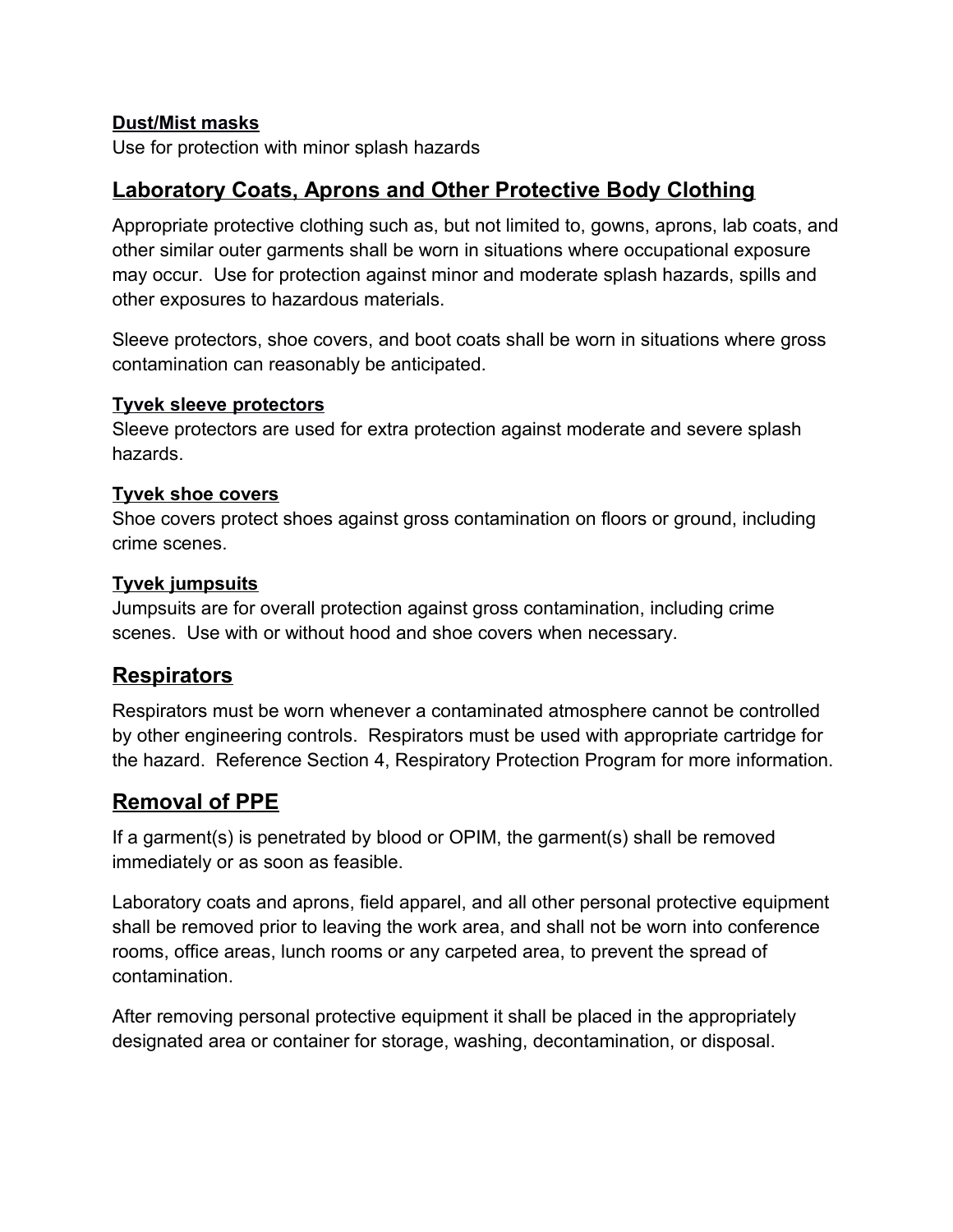# **Laundering PPE**

Contaminated laundry shall be bagged or placed into containers where it is used. Bags or containers shall be of a material which prevents wet contaminated laundry from soaking through.

 Laboratory coats and other reusable, washable personal protective clothing shall be commercially laundered or laundered at the Criminalistics Laboratory as soon as feasible with soap and bleach or appropriate disinfectant when visible contamination is present. Employees shall wear personal protective equipment if they have contact with contaminated laundry while laundering.

### **2.3 Universal Precautions**

Three most commonly encountered bloodborne pathogens in occupational exposure are human immunodeficiency virus (HIV), hepatitis B virus (HBV), and hepatitis C virus (HCV). Universal Precautions is the concept and practice of treating all human blood and certain human body fluids as if known to be infectious with HIV, HBV, HCV, or other bloodborne pathogens. When differentiation between body fluids is difficult or impossible, all body fluids shall be considered potentially infectious materials.

Universal Precautions shall be practiced to prevent contact with blood or other potentially infectious materials. Laboratory staff shall follow the general precautions to prevent exposure to bloodborne pathogens:

- Wear appropriate personal protective equipment appropriate for the task.
- Wear gloves, masks, laboratory coat, and additional protection when necessary.
- Follow proper personal hygiene procedures.
- Wash hands, immediately after or as soon as feasible after removal of gloves or other PPE.
- Wash hands immediately, with soap and water, after handling blood or other potentially infectious material.
- Do not touch unprotected areas with gloved hands.
- Do not touch doorknobs, phones, handles or other general lab equipment with gloved hands without decontaminating thoroughly after handling.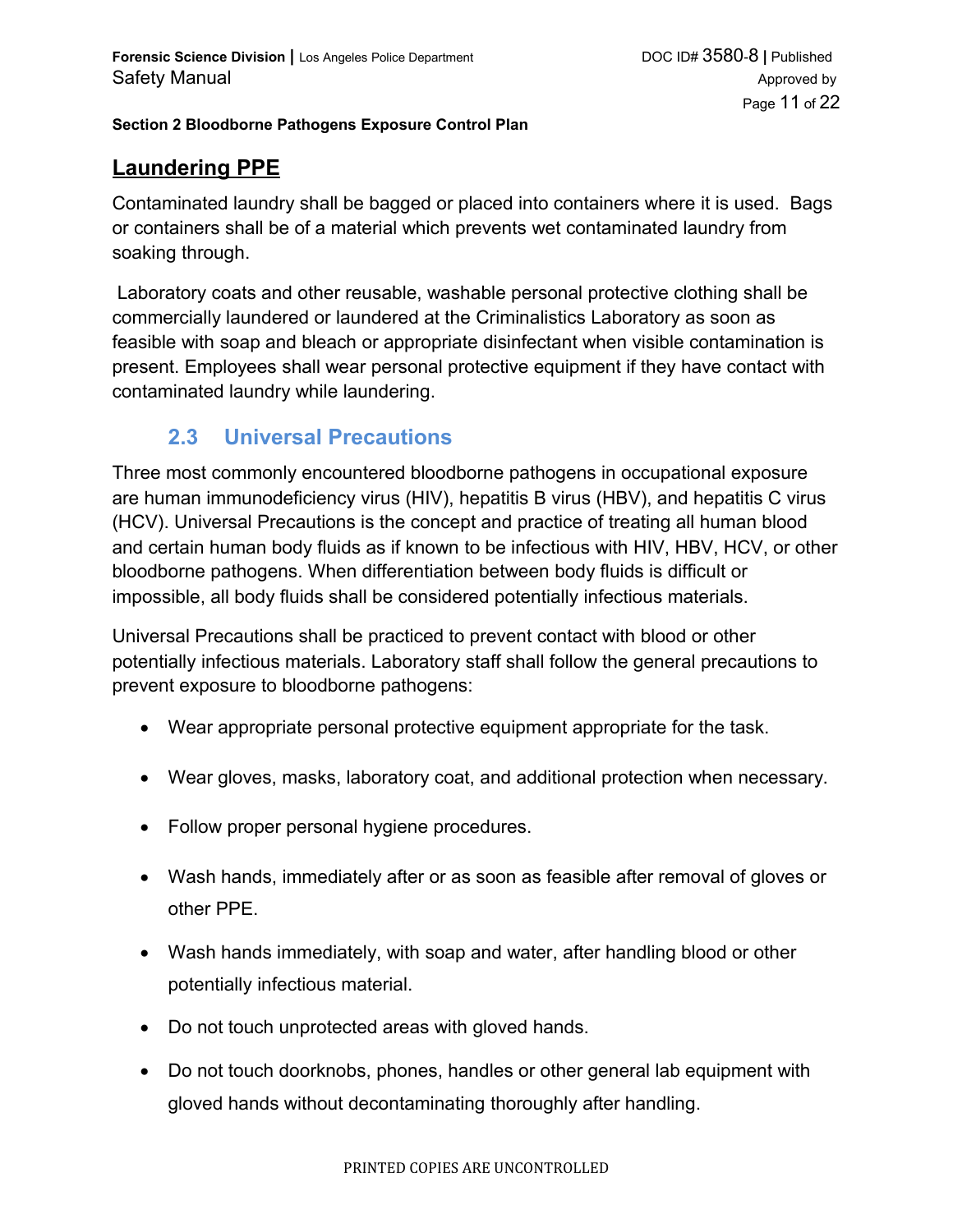- Flushing mucous membranes with water immediately if contacted with blood or other infectious materials.
- Properly handle and store contaminated materials.
- Properly handle and store contaminated needles, [sharps,](#page-15-0) and other hazardous items.
- Use clearly labeled containers.
- Use appropriate clean-up procedures.
- Launder or dispose of personal protective equipment when contaminated.
- Follow appropriate housekeeping procedures.
- Work areas must be maintained in a clean and sanitary condition.
- Report all exposure incidents to the supervisor immediately.

# <span id="page-11-0"></span>**2.4 Engineering and Work Practice Controls**

Engineering or work practice controls, reduce the likelihood of an exposure to blood or OPIM, by altering the manner in which a task is performed. The following engineering and work practice controls are practiced in the Criminalistics Laboratory and include the following:

# **2.4.1 Warning Labels**



Warning labels (see the two examples shown above) are used to alert employees of the possibility of exposure to bloodborne pathogens. Orange-red biohazard labels, red colored receptacles, or other universal biohazard symbol shall be found in the following locations throughout the laboratory:

• Refrigerators and freezers containing blood or other potentially infectious materials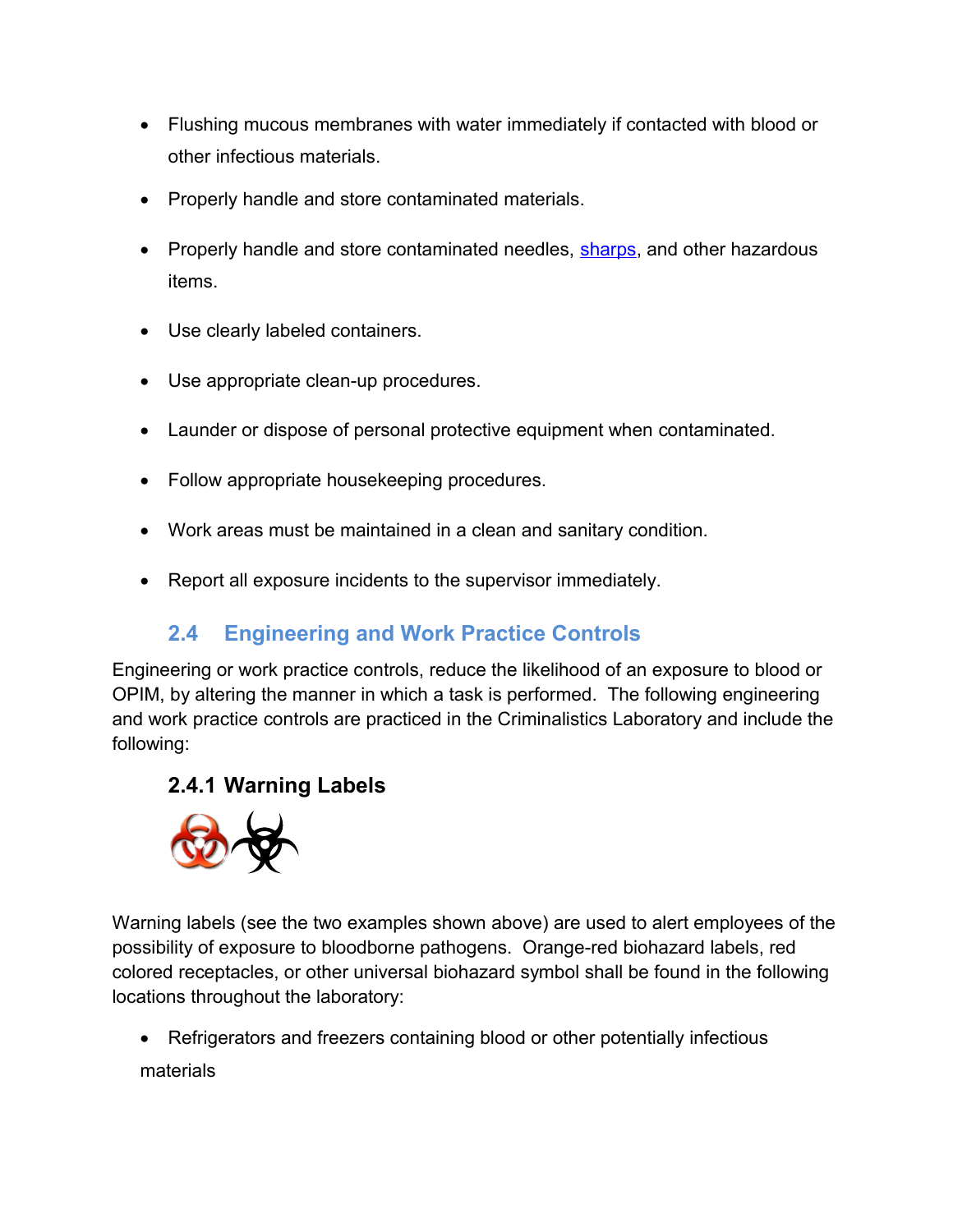**Forensic Science Division |** Los Angeles Police Department DOC ID# 3580-8 **|** Published Safety Manual Approved by Approved by Approved by Approved by Approved by Approved by Approved by Approved by Approved by Approved by Approved by Approved by Approved by Approved by Approved by Approved by Approved by Appr

#### **Section 2 Bloodborne Pathogens Exposure Control Plan**

- All biohazard waste receptacles
- Biohazard waste bags
- Biohazard sharps pouches
- Biohazard incinerator boxes
- All evidence envelopes which may contain blood or other potentially infectious materials
- Accessioning or evidence processing rooms
- Contaminated equipment

# **2.4.2 Building Ventilation**

Building ventilation is designed to exchange fresh air. The airflow reduces employee exposure to airborne contaminants and directs airflow to help keep odors and hazardous gases, dusts, and vapors out of hallways and other public areas.

### **2.4.3 Local exhaust systems and fume hoods**

A local exhaust system has a hood that captures contaminants at the source before the fumes escape to the workroom environment.

### **Biosafety Cabinets**

Biosafety cabinets use HEPA filters to protect laboratory personnel and the environment from aerosols or droplets that could spread biohazardous materials. Particulate free air is passed down from the top of the hood and across the work surfaces, and is captured before entering the analyst breathing zone. Biosafety cabinets provide biological protection for both the user and the specimen.

The air in most biosafety cabinets is re-filtered before being exhausted back into the laboratory. For this reason, most biosafety cabinets cannot be safely used with hazardous gases and vapors. The type of venting on biosafety cabinets should be reviewed prior to working with hazardous substances.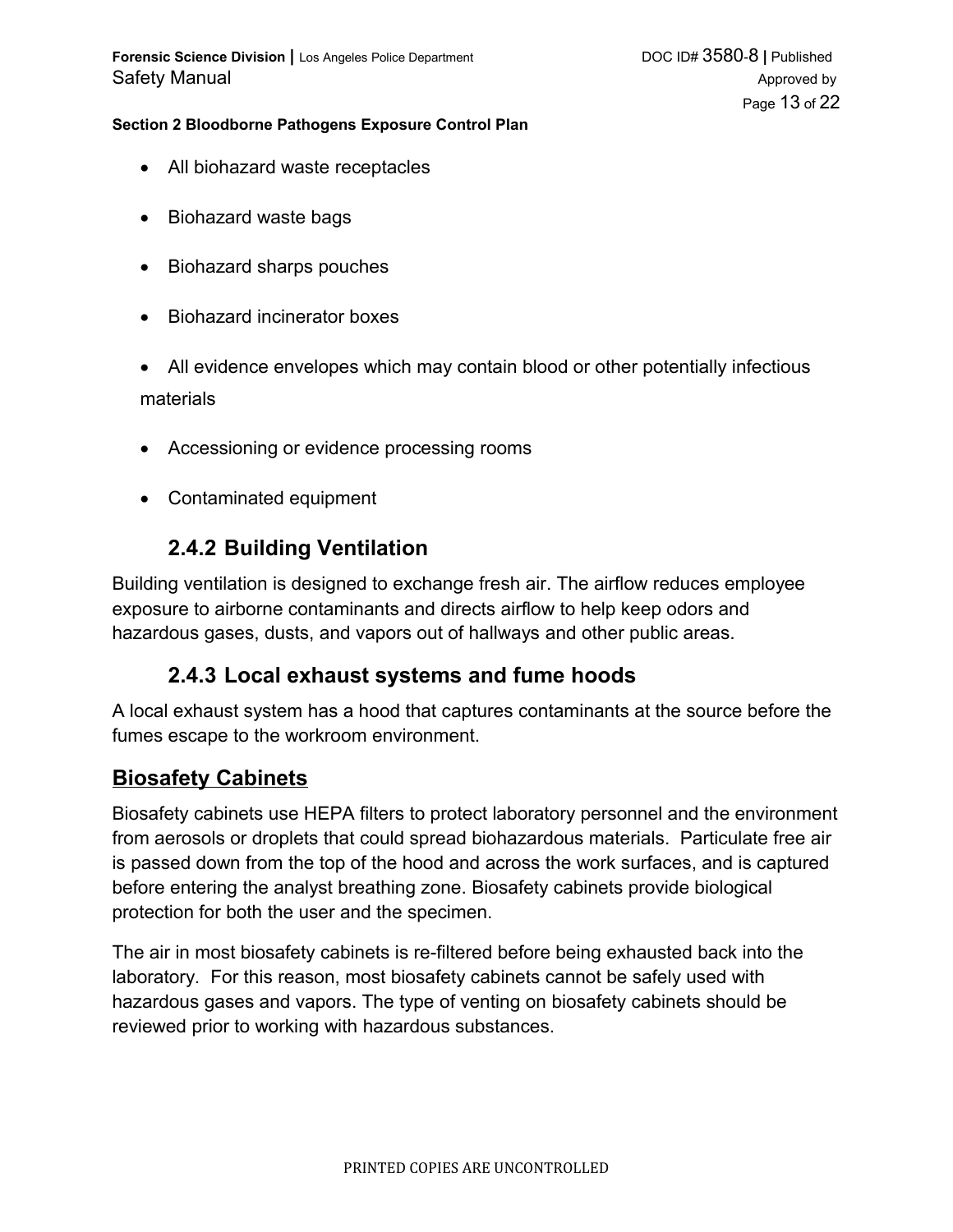# **Chemical Fume Hoods**

Chemical fume hoods contain hazardous dusts, gases, vapors, and fumes that are generated and remove them via the building ventilation system. When used properly, hoods are extremely effective at protecting lab personnel and the work environment. Chemical fume hoods should not be used to protect the worker or environment against biohazardous materials.

# **"Snorkels" or "Elephant Trunks"**

These exhaust systems are available and intended for small work areas or machines.

# **2.4.4 Reducing body fluid spatter**

A physical barrier should be used, especially when opening Vacutainer® tubes or other potential spatter activities. Procedures shall be performed in a manner that minimizes splashing, spraying, spattering, and generation of droplets of blood or other potentially infectious materials.

Containers of whole blood or other infectious liquids shall be sealed to prevent spillage prior to placing in biohazardous waste storage containers.

# **2.4.5 Surfaces**

Contaminated work surfaces shall be cleaned and decontaminated with dilute bleach or appropriate disinfectant immediately or as soon as feasible after:

- Surfaces become overtly contaminated
- A spill of blood or OPIM occurs
- Procedures are completed

Protective surface coverings shall be removed and replaced as soon as feasible when they become overtly contaminated and at the end of procedures.

When a protective work bench covering (such a butcher paper or plastic-backed paper) is used to separate an item of biologically stained evidence from a workbench, the paper shall be placed in a biohazard disposal receptacle immediately after the examination. Protective bench coverings used for blotter shall be placed in a biohazard receptacle immediately after it has become soiled.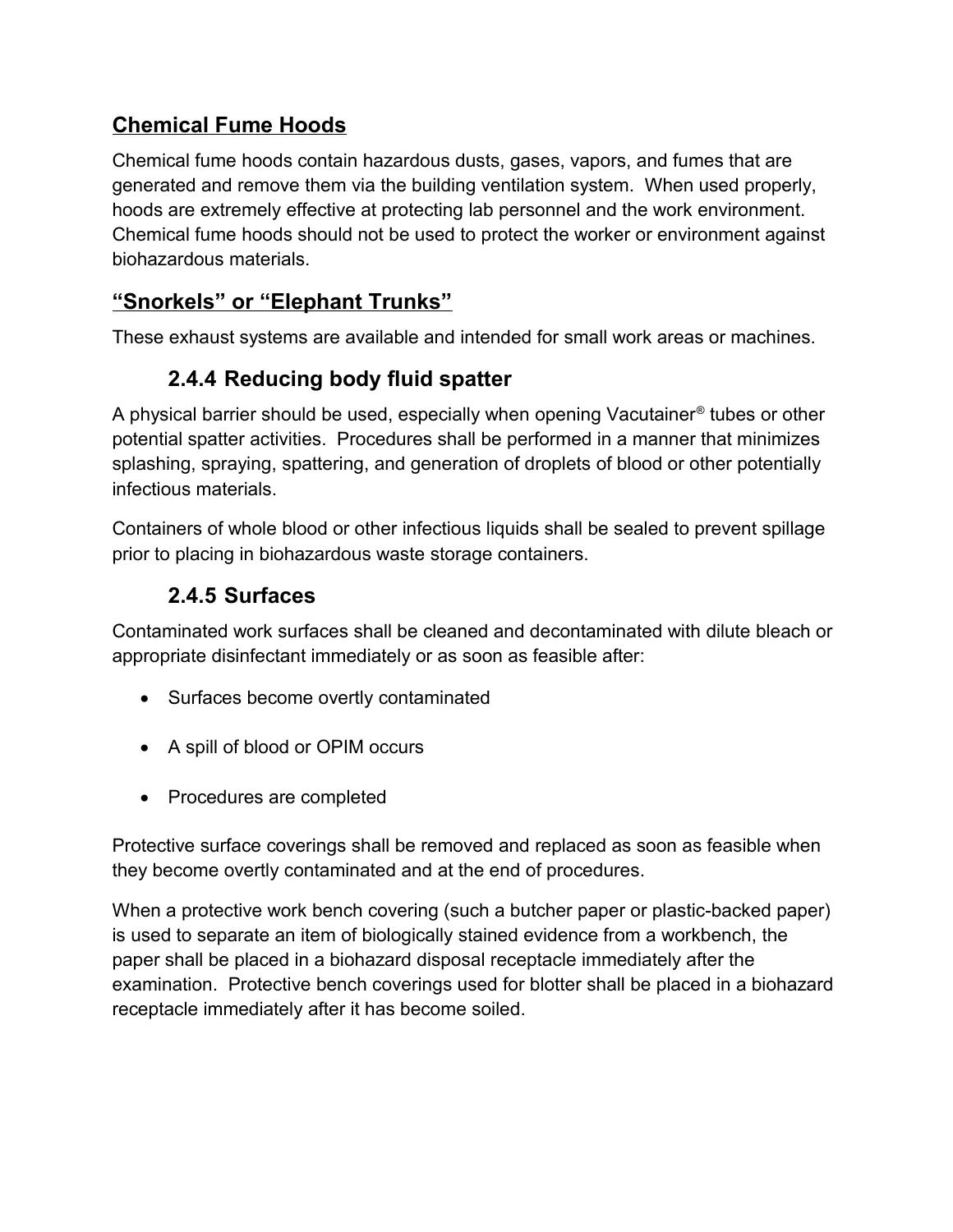# **2.4.6 Other Work Practice Controls**

Equipment and reusable tools that come into contact with blood or other potentially infectious materials shall be decontaminated immediately or as soon as feasible after use.

Broken blood vials or contaminated glassware shall not be picked up directly with the hands. Mechanical devices like forceps, tongs, tweezers, or brush and dust pan shall be used.

Eating, smoking, drinking, applying cosmetics or lip balm, and handling contact lenses are all prohibited in work areas where exposure to blood or infectious materials occur.

Food and/or drink shall not be kept in refrigerators, freezers, shelves, cabinets, drawers, countertops where blood or other potentially infectious materials are present.

Mouth pipetting of any substance in the laboratory is forbidden.

All spills of blood or potentially infectious materials shall be decontaminated with dilute bleach solution prior to clean-up. All clean-up materials shall be placed into biohazard waste bags.

Hands shall be washed with soap and water immediately after removing gloves or other personal protective equipment.

### **2.4.7 Crime Scene Work Practice Controls**

All employees working at crime scenes and other locations where exposure to blood or other potentially infectious materials is possible shall follow all the feasible [engineering](#page-11-0)  [and work practice controls.](#page-11-0) When reporting to crime scenes, the following items must be stocked and available prior to departure to the scene:

- Antiseptic hand cleaner and paper towels (Hands shall be washed with soap and water as soon as feasible)
- Appropriate personal protective equipment
- Biohazard waste bags and cardboard biohazard sharps disposal containers
- Bottle of dilute bleach solution or appropriate disinfection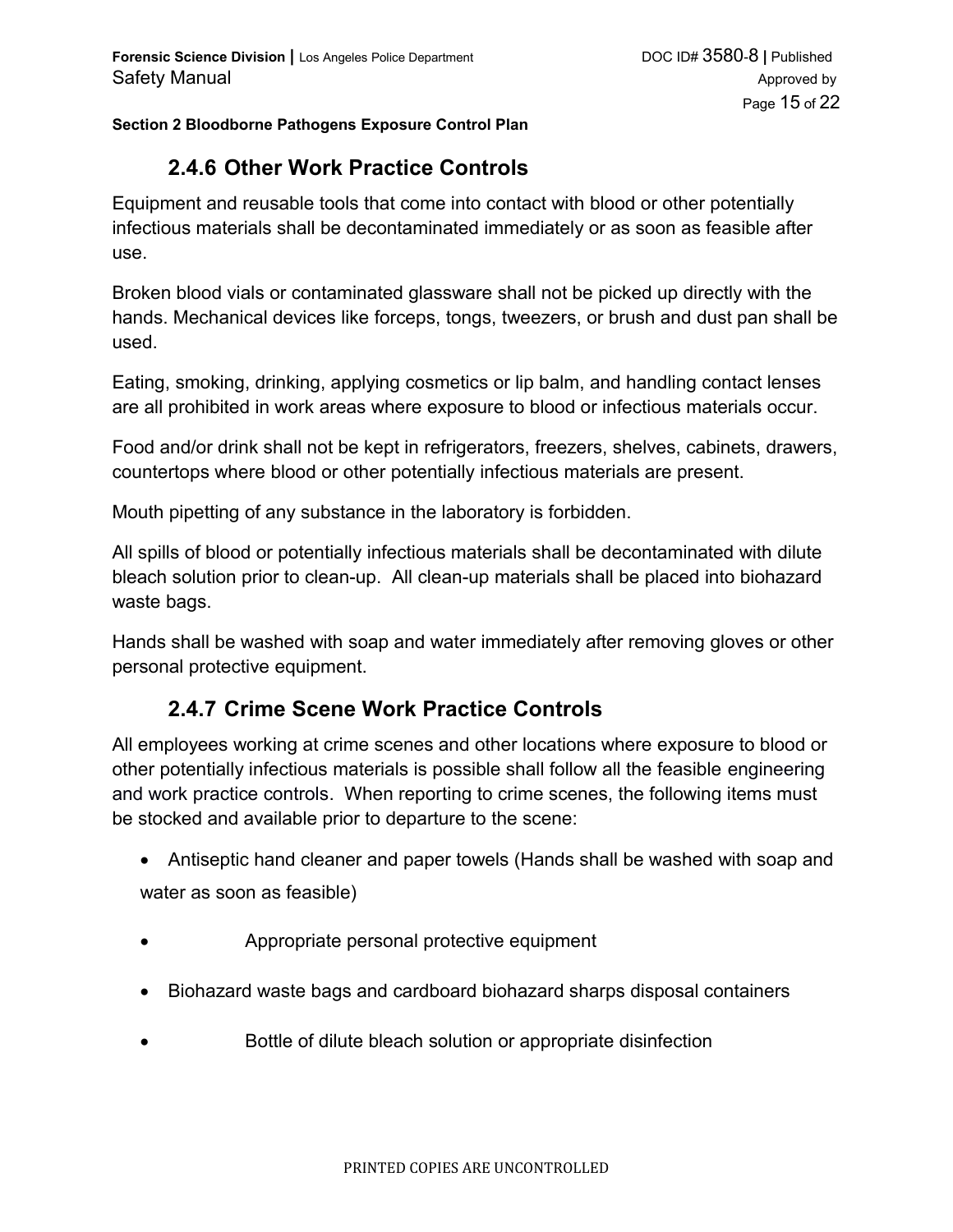Upon returning from the crime scene, employees shall immediately dispose of any biohazardous waste collected at the scene into biohazardous waste storage bins.

# **2.4.8 Engineering and Work Practice Review**

The engineering and work practice controls practiced in the Criminalistics Laboratory are reviewed and maintained at least yearly for effectiveness, unless a more frequent schedule is required, and is described in the Unit Manual which uses the engineering or work practice control.

# <span id="page-15-0"></span>**2.5 Sharps**

A sharp is any object used or encountered that can penetrate the skin or any part of the body resulting in an exposure incident. Sharps include, but are not limited to, needle devices, scalpels, and broken glass. A sharps injury is any injury caused by a sharp which is potentially contaminated with bloodborne pathogens, including cuts, abrasions, or needlesticks.

# **2.5.1 Sharps Engineering Controls**

While working with blood or OPIMs in the Criminalistics Laboratory, if the use of a sharp implement is necessary, only single-use, retractable safety scalpels shall be used, or equivalent sharp with engineered sharp injury protection as described by 8 CCR 5193(b).

Engineering Controls for sharps:

- Shearing, bending, or breaking of contaminated needles and other contaminated sharps is prohibited.
- Sharps that are contaminated with blood or OPIM shall not be stored or processed in a manner that requires employees to reach by hand into the containers where theses sharps have been placed.
- Disposable sharps shall not be reused.
- Sharps containers shall not be opened, emptied, or cleaned manually or in any other manner which would expose employees to the risk of sharps injury.

Immediately or as soon as possible after use, contaminated sharps will be placed in appropriate containers.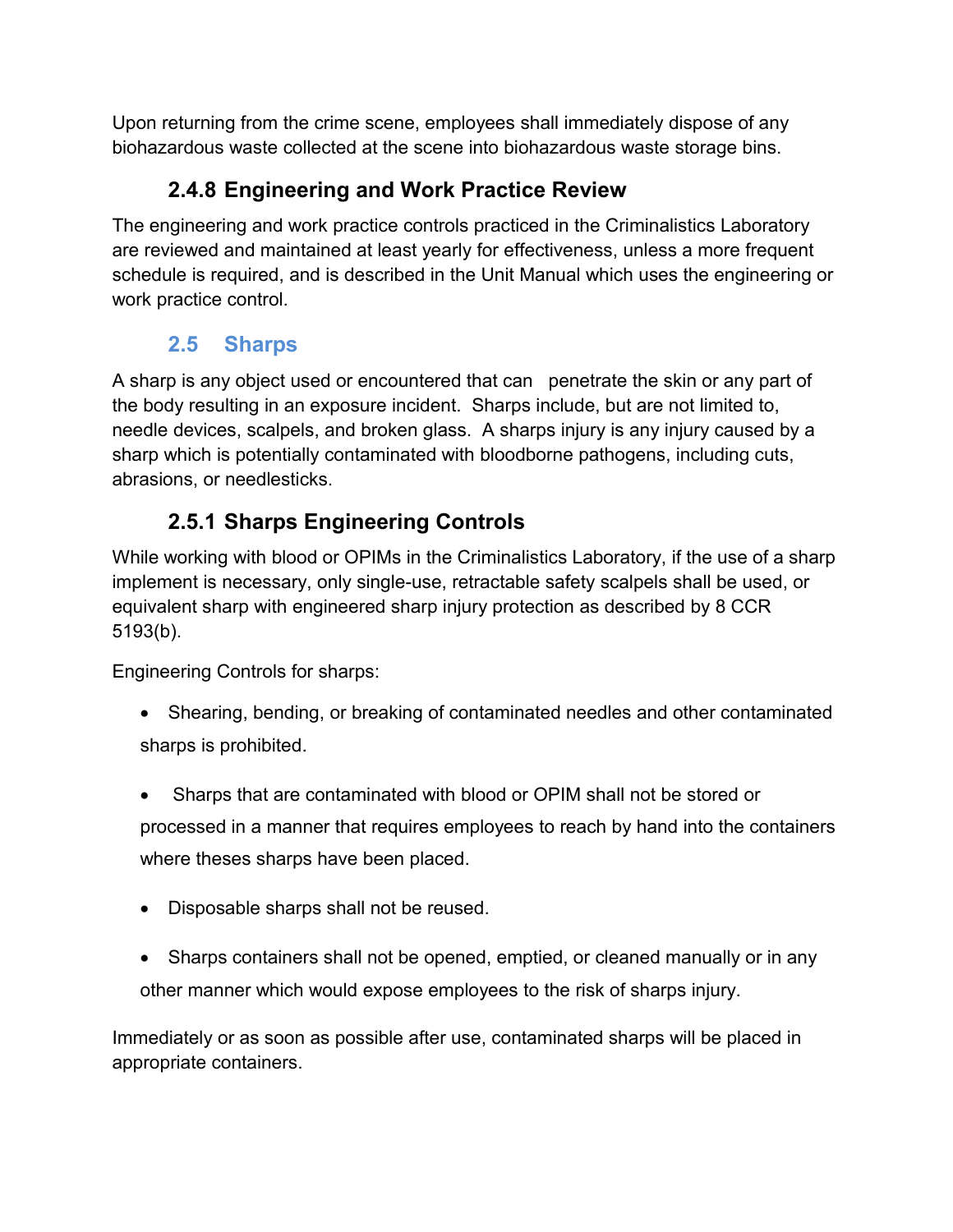When needles are encountered, recapping shall only be done when necessary, and shall be performed using a mechanical device or a one-handed technique.

# **One Handed Needle Recapping Technique**

The one-handed technique prevents accidental needle sticks if recapping is necessary.

- Place the cap on a flat surface like the table or counter
- Holding the syringe with the needle attached in one hand, slip the needle into the cap without using the other hand

# **2.5.2 Disposal of Contaminated Sharps**

Contaminated or infectious sharps shall be placed into benchtop containers specifically designed and labeled for biohazard sharp object disposal, biohazard sharp disposal pouch, or biohazard waste box. Sharps containers shall be rigid, puncture resistant, leakproof on the sides and bottom, portable, and labeled appropriately with biohazard labels.

Sharps containers shall be located as close as feasible to the immediate work area where sharps are used.

Sharps containers must remain upright during use, replaced as necessary to avoid overfilling, and when ready for disposal they must be sealed prior to removal.

# **2.5.3 Sharps Injury Log**

If any sharps injury occurs, the Sharps Injury Log shall be completed within 14 working days of injury, as required by 8 CCR 5193.

The Sharps Injury Log shall include the following information as required by 8 CCR 5193:

- Date and time of exposure incident
- Type and brand of sharp involved
- Description of the sharps exposure incident shall include:
	- Job classification of exposed employee
	- Work area where exposure occurred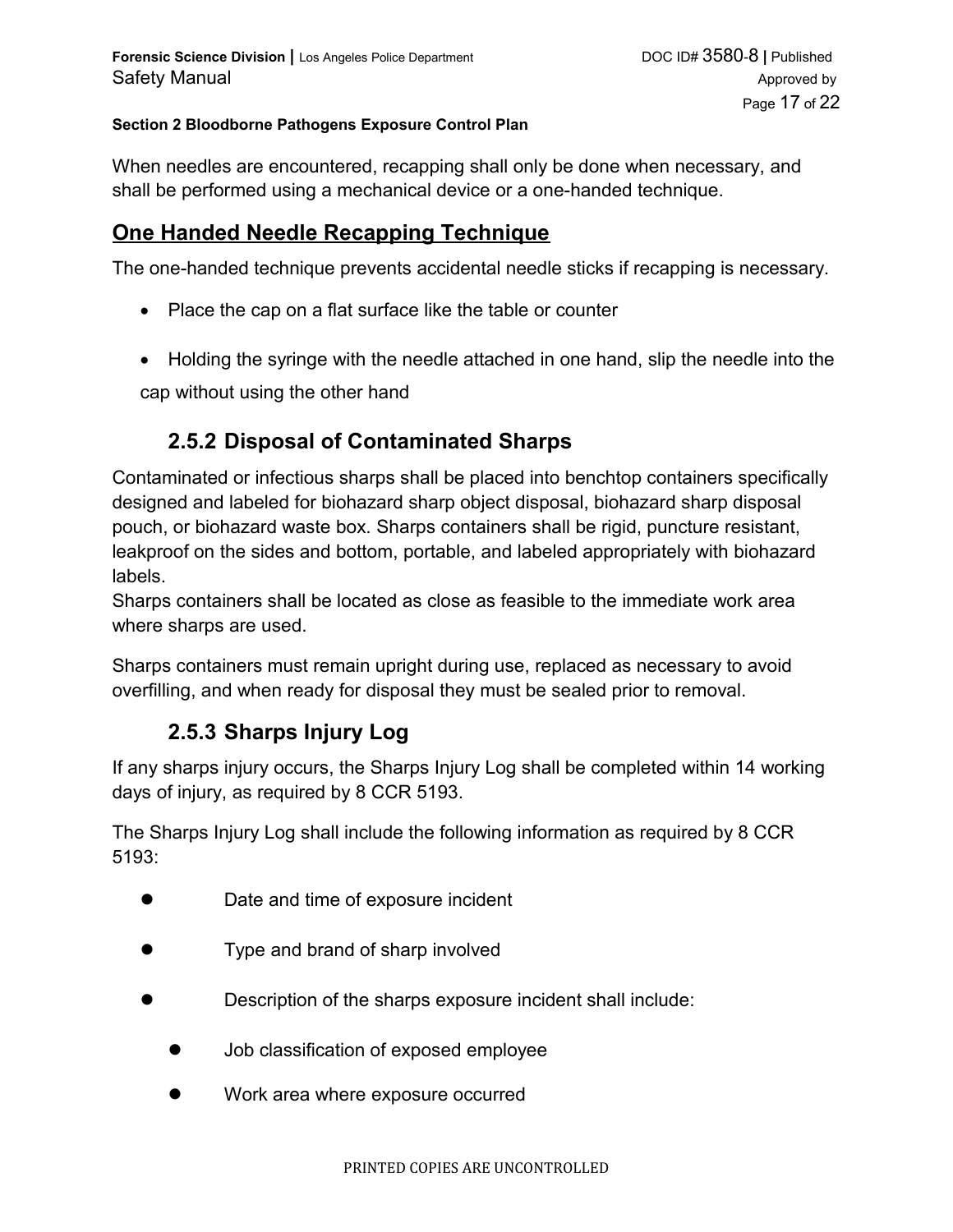- Procedure being used at the time of exposure
- How the incident occurred
- Body part involved in the exposure
- **If the engineered sharps injury protection (ESIP) was activated**
- If there were no ESIP, where a mechanism could have prevented the incident
- Whether any other type of control could have prevented the injury

Sharps Injury Log records shall be submitted to the Criminalistics Laboratory Administrative Office, and kept for 5 years after the date of the exposure incident.

### **2.6 Biohazardous Waste Disposal**

Biohazardous waste is any waste containing infectious materials or potentially infectious substances such as blood. Sharp wastes such as needles, blades, glass pipettes, and other wastes that can cause injury during handling are of special concern, and are addressed in Section 2.5.2.

- Waste materials, including disposable labware, gloves, and lab bench paper, which may be contaminated with blood or other potentially infectious materials, shall be placed in red bags labeled for biohazardous waste or biohazard waste boxes lined with a red waste bag
- Biohazard waste bags or containers shall be located throughout the Criminalistics Laboratory, and in all areas where biohazardous waste may be generated
- Biohazard waste bags shall only be used with appropriate frames with lids to prevent spillage or protrusion of contents
- Biohazardous waste bags and boxes are disposed of on a regular basis. Supervisors are responsible for ensuring biohazardous waste containers are emptied as required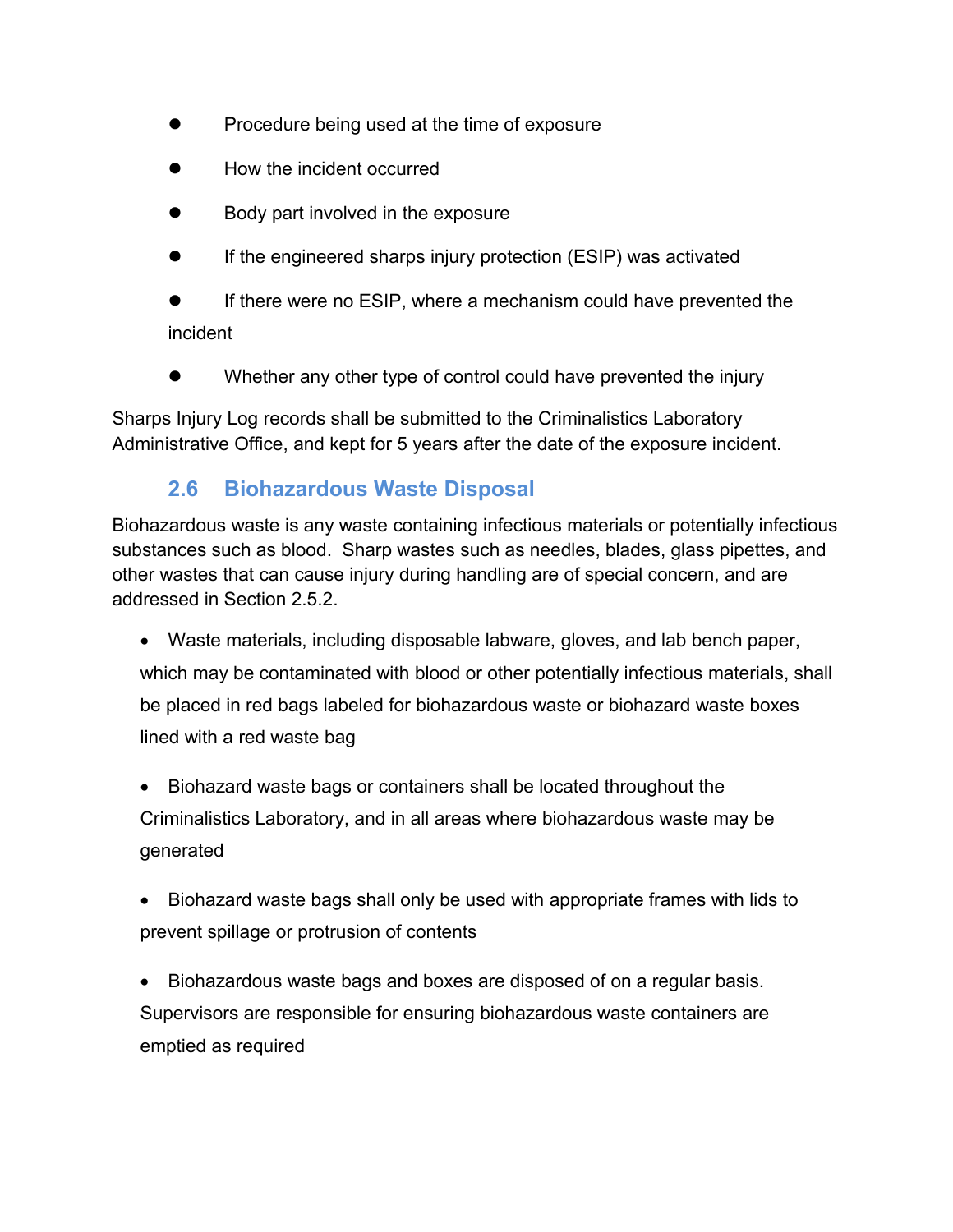All receptacles intended for reuse, for example biohazard waste bag frames, and sharps disposal pouch frames, shall be inspected and decontaminated regularly, and as soon as feasible if visible contamination occurs

# **2.6.1 Biohazard Waste Bag/Box Disposal**

When disposing of biohazard waste bags and boxes, employees shall wear appropriate personal protective equipment, including laboratory coat, gloves, and mist mask with face shield.

When ready for disposal, biohazard waste bags shall be knotted and placed into a new biohazard bag. The second bag shall also be knotted. If a biohazard waste bag needs to be transported for disposal, to protect against contamination if the bag is punctured, the bag shall be transported in a sturdy bottom box or cart shall be used.

Biohazard waste boxes shall be securely sealed prior to transporting.

# **2.7 Hepatitis B Vaccination**

All Criminalistics Laboratory employees who are in a job classification having occupational risk of exposure to hepatitis B are entitled to have hepatitis B vaccinations provided by the City of Los Angeles at no cost to the employee. Vaccinations shall be made available after the employee has received the required training, and within 10 working days of initial assignment. More than 90% of those vaccinated will develop immunity to the hepatitis B virus. The hepatitis B vaccine cannot cause a hepatitis B infection. The hepatitis B vaccine can prevent hepatitis B, and the serious consequences of hepatitis B infection, including liver cancer and cirrhosis.

Employees who decide to receive the hepatitis B vaccine through the City of Los Angeles shall complete the *Hepatitis B Informed Consent Form* after reviewing the CDC Vaccine Information Statement (VIS) and the OSHA hepatitis B Vaccination fact sheet. Hepatitis B vaccinations are available to employees at no cost, can be administered while on duty, and given by the City of Los Angeles Personnel Department, Medical Services Division. Medical Services Division can be contacted using the following information:

#### **Medical Services Division**

520 E. Temple Street, Los Angeles (213) 473-6960

Employees who may be exposed to bloodborne pathogens receive yearly bloodborne pathogens training including information on the hepatitis B virus.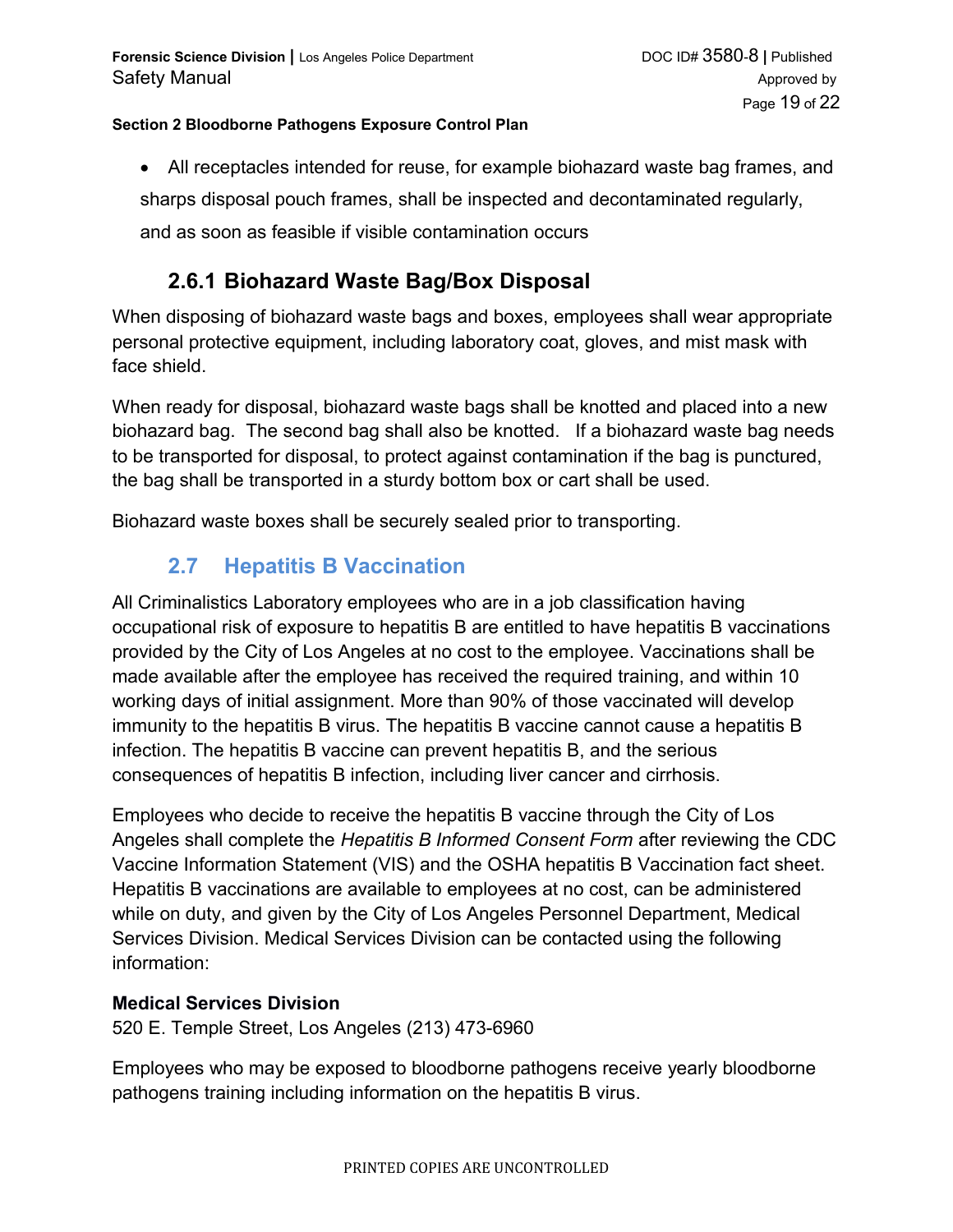# **2.7.1 Method of Administration**

ROUTINE IMMUNIZATION: In order to have full protection from the vaccine, three (3) doses of the vaccine according to a specific schedule are administered to get the best effect from the series. The second dose will be given one (1) month after the first dose, and the third dose between five (5) to ten (10) months after the first dose, i.e., 0, 1 and 6 to 12 months**.**

POST-EXPOSURE IMMUNIZATION: four (4) doses of the vaccine must be received. Three doses are given one month apart and the fourth dose is given eleven (11) months after the first dose, i.e., 0, 1, 2 and 12 months.

# **2.7.2 Hepatitis B Vaccination Declination**

Employees have the right to refuse the hepatitis B vaccine and any post-exposure evaluation and follow-up. If after the appropriate hepatitis B vaccination training, the employee refuses the vaccination, the employee shall complete the *Hepatitis Vaccine Informed Refusal Form*.

# **2.8 Exposure Procedures**

Refer to *Work Instruction SAF – 002 Bloodborne Pathogen Exposure Procedure* for instructions if an employee has a possible bloodborne pathogen exposure.

# **2.9 Employee Training**

All Criminalistics Laboratory employees who have the potential to be exposed to bloodborne pathogens in the course of their work, shall receive Bloodborne Pathogens Training prior to starting work in the laboratory, and annual retraining thereafter.

Topics covered in the training include, but are not limited to the following:

- The Cal-OSHA Bloodborne Pathogens Standard (8 CCR 5193).
- Mode of transmission and symptoms of bloodborne diseases.
- The Criminalistics Laboratory Bloodborne Pathogen Exposure Control Program, and where the program can be accessed.
- Methods for recognizing tasks and other activities that may involve exposure to blood and other potentially infectious materials.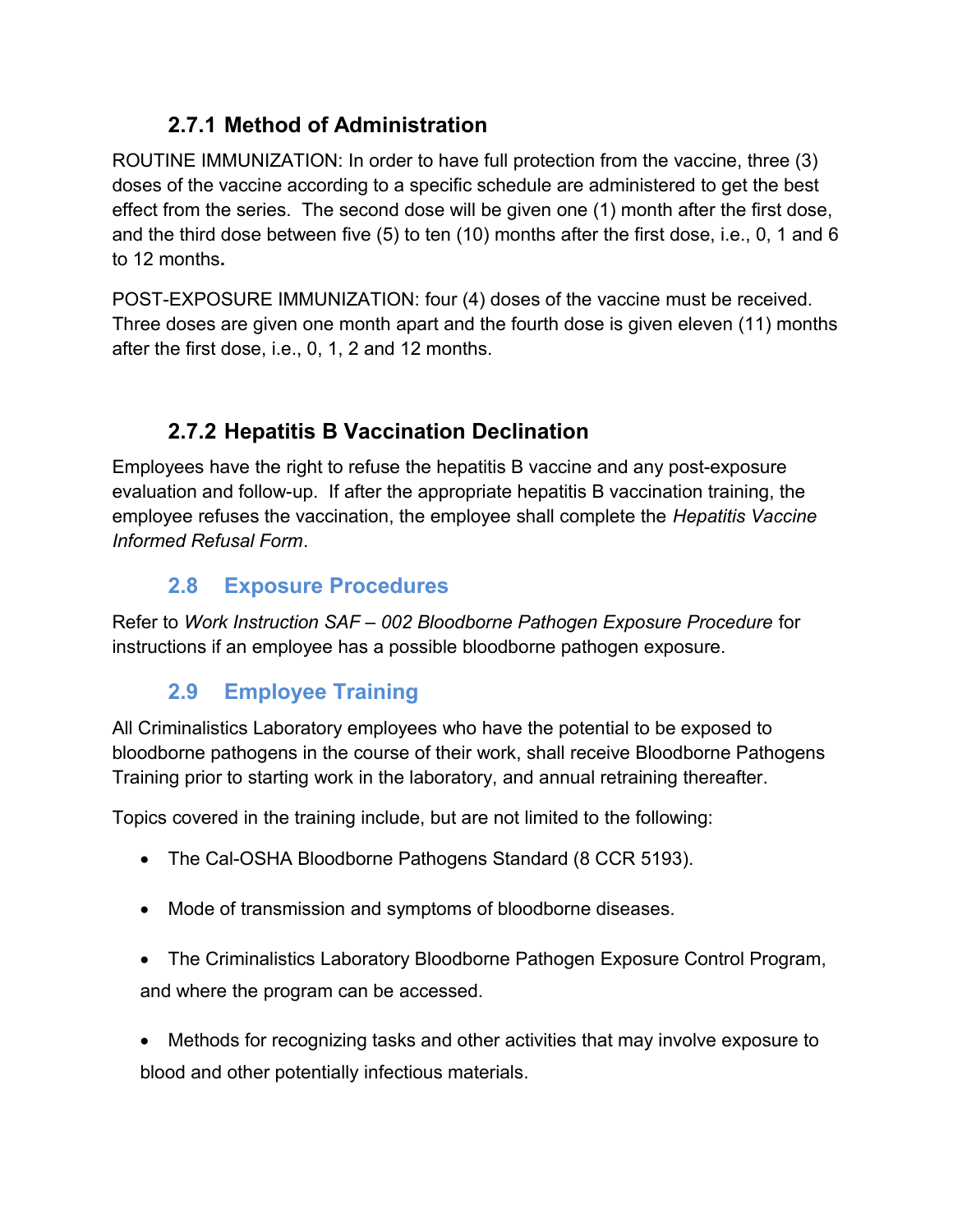- Methods that will prevent or reduce exposure such as, engineering controls, work practice controls, and personal protective equipment.
- Selection and use of personal protective equipment including: types available, proper use, removal, handling, decontamination, and disposal.
- Visual warnings of biohazard risk.

• Information on the hepatitis B vaccine including: methods of administration, efficacy of the vaccine, benefits of the vaccination, and the City of Los Angeles free vaccination program for employees with risk of exposure.

- Exposure protocols and procedures, both emergency and non-emergency response, and incident reporting.
- Information on the post-exposure evaluation and follow-up, including the medical consultation.

### **2.10 Records**

# **2.10.1 Occupational Exposure and Medical Records**

All employee records relating to employee exposure to bloodborne pathogens, hepatitis B vaccinations, results of examinations, and medical testing, are maintained by the City of Los Angeles Occupational Health and Safety Division, Medical Liaison Section in compliance with Title 8 California Code of Regulations 5193.

### **2.10.2 Training Records**

The Safety Manual, Bloodborne Pathogens Exposure Control Plan, and all training documents are available for examination by employees. Bloodborne pathogen training records are maintained in the Quality Assurance Unit.

### **2.10.3 Sharps Injury Log**

The Sharps Injury Log records are maintained in the Administrative Office of the Criminalistics Laboratory for at least five years from the date of the incident.